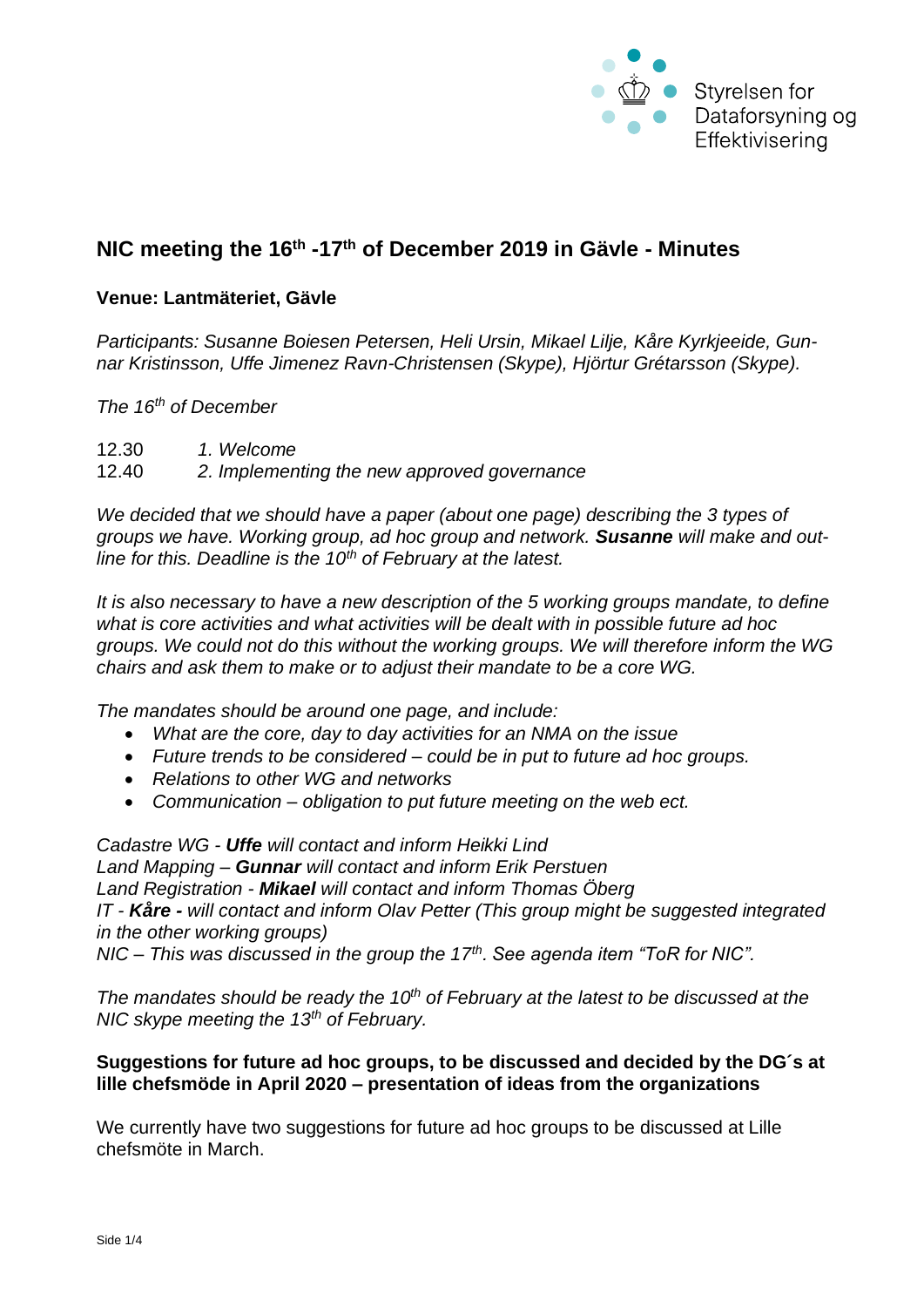

- Machine learning, e.g. contributions for new themes in mapping and a more costeffective mapping
- Satellite data, new use cases for satellite data especially in the Arctic.

Susanne will ask the proposer in SDFE to elaborate on the proposals.

# **The networks, they should deliver a short and crisp "why" statement (why are they relevant and how do they contribute). How can NIC facilitate the process – a template and guidance?**

The networks should be informed that they must make a short description of why they are relevant, what are they working with now and future plans and how do they contribute to the NMA's. This should be  $\frac{1}{2}$  - max 1 page. The networks will be contacted by a NIC person to tell about the task.

**Heli** will contact the Nordisk adresse forum **Kåre** will contact the DEM group **Susanne** will contact the KrisGIS group **Susanne** will contact the INSPIRE network **Kåre** will contact the Standadization group (Morten Bårebæk) **Gunnar** will contact the NOSIN group (Mauritz Bomark)

Deadline is the **10th of February**

## **A methodology for monitoring and reporting values from networks**

NIC will compile an overview of what is going on in the networks to be ready before (Lille or store chefsmøde?)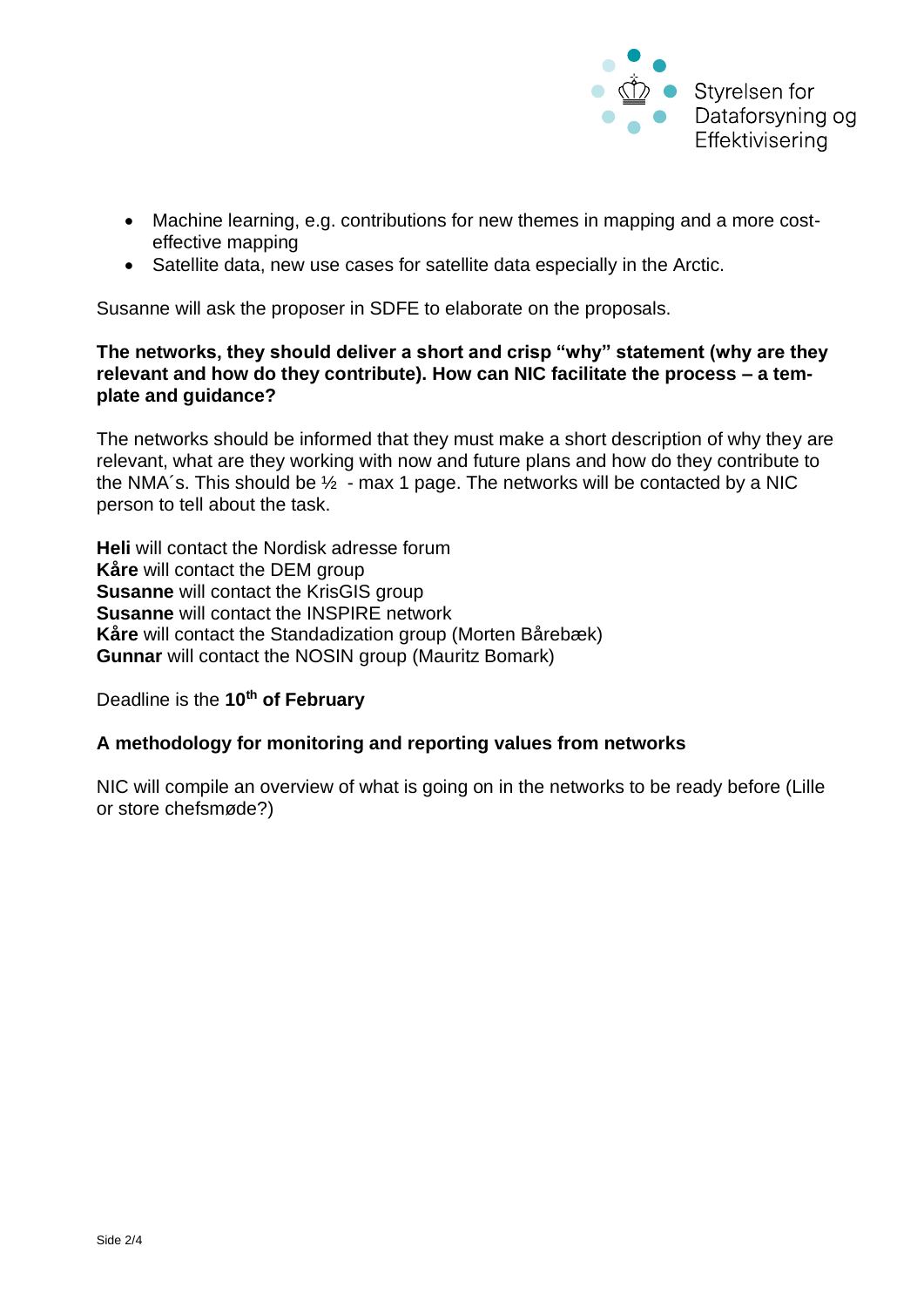

*The 17th of December*

#### *3. NIC role - ToR*

Discussion of the role NIC have with the new governance. Basis for the discussion was the tasks around lille and store chefsmøde

Lille chefsmøde:

Preparing agenda with "challenges", this is done by asking in our own organizations and in the WG and networks.

Facilitate upstart of new ad hoc groups when decided by the DG´s.

Secure the reporting from the Ad hoc groups and secure that it is in line with the task.

Store chefsmøde.

Help the host with the program if needed. Make sure there is reporting from the: WG, the NW and the adhoc groups in case it is relevant. We should see if the reporting is sufficient and if not, communicate back and ask for change and/ or extra explanations. Compile the reports with recommendations to the DG´s.

Specific feed back to the groups if needed.

Communication – two newsletters to be send out to groups, concerning feedback from lille and store chefsmøde.

**Susanne** will make an outline for a mandate for NIC on the basis of the above. This should be ready by the  $10<sup>th</sup>$  of February.

## *4. Preparing Lille Chefsmöde*

On this meeting we see the following agenda items:

- Future groups in the Nordic cooperation.
- New group on Nordic geodesy decided in Mariehamn, September 2019.
- Order for future meetings, recommendation from NIC also taking time and carbon footprint into account.

Order: Denmark, Greenland, Island, Norway, Faroe Islands, Finland, Sweden

Mikael will presumably be present at the meeting and taking notes.

#### *5. Preparing Store chefsmöde*

Mikael will discuss the meeting with Susanne and will come back afterwards. NIC will help and assist as much as needed.